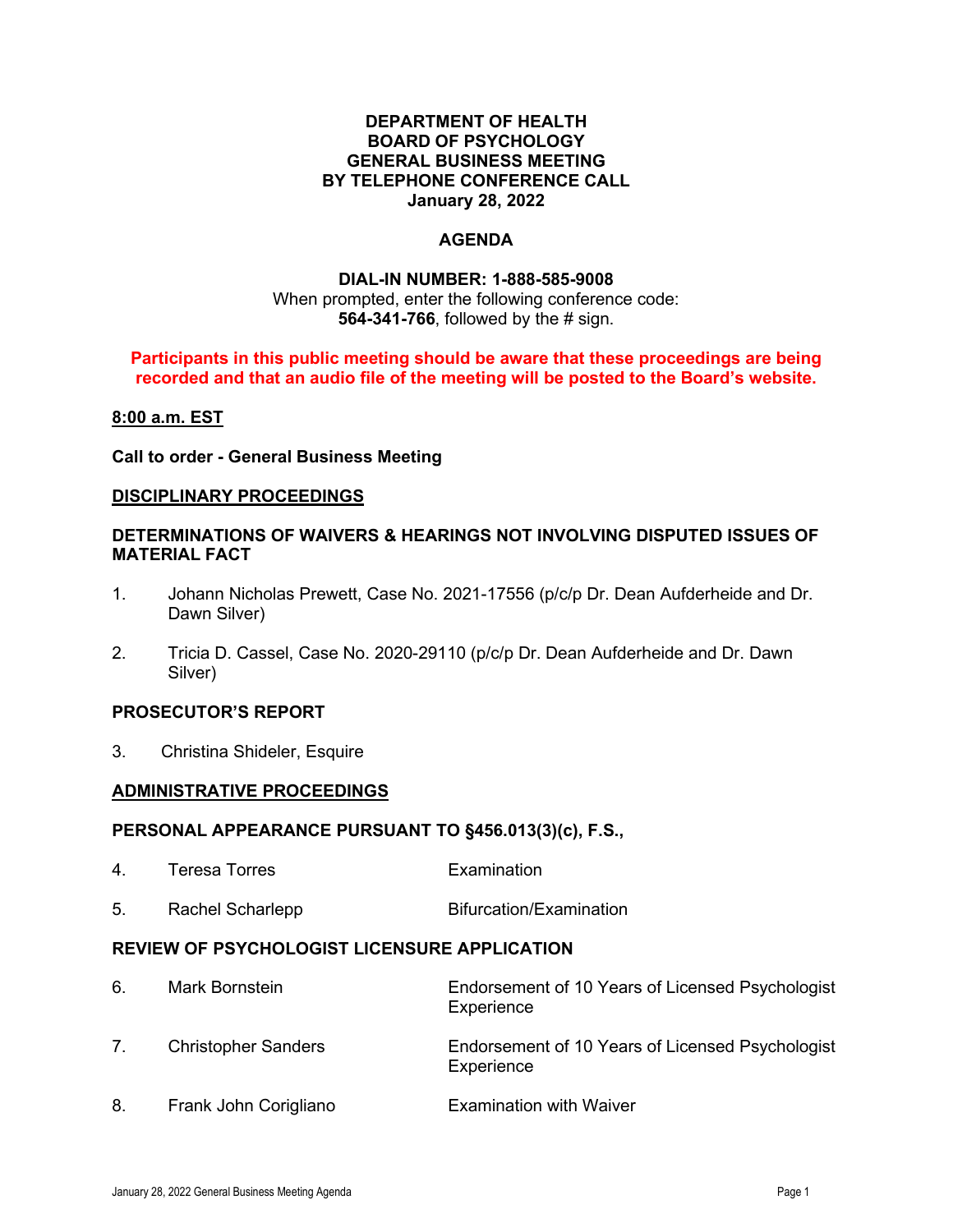# **PETITION FOR DECLARATORY STATEMENT**

9. Savannah Fernandez re: Rule 64B19-11.005, F.A.C., Supervised Experience Requirements

## **LICENSURE RATIFICATION LISTS**

- 10. Licensed Psychologists
- 11. Licensed Provisional Psychologists
- 12. Limited License Psychologist

## **CONTINUING EDUCATION PROVIDER RATIFICATION LIST**

13. List of Applicants

# **APPLICATION EXTENSION RATIFICATION LIST**

14. List of Applicants

## **FILE CLOSURE APPLICANTS FOR DENIAL PURSUANT TO §490.005(3)(b), F.S.**

15. List of Applicants

## **RULES REVIEW & DEVELOPMENT**

16. Rule 64B19-18.004, F.A.C., Use of Test Instruments

## **REPORT OF ASSISTANT ATTORNEY GENERAL, CHRISTOPHER DIERLAM, ESQUIRE**

- 17. Rule Status Report
	- Rule 64B19-11.012, F.A.C., Application Forms
	- Rule 64B19-12.006, F.A.C., Reactivation Fee and Charge of Status Fee.
	- Rule 64B19-12.0085, F.A.C., Delinquency Fee.
	- Rule 64B19-13.004, F.A.C., Board Approval of Continuing Pyschological Education Providers
	- Rule 64B19-17.002, F.A.C., Disciplinary Guidelines.

# **NEW BUSINESS**

- 18. 2022 Conviction Record Guidelines
- 19. 2022 Delegation of Authority